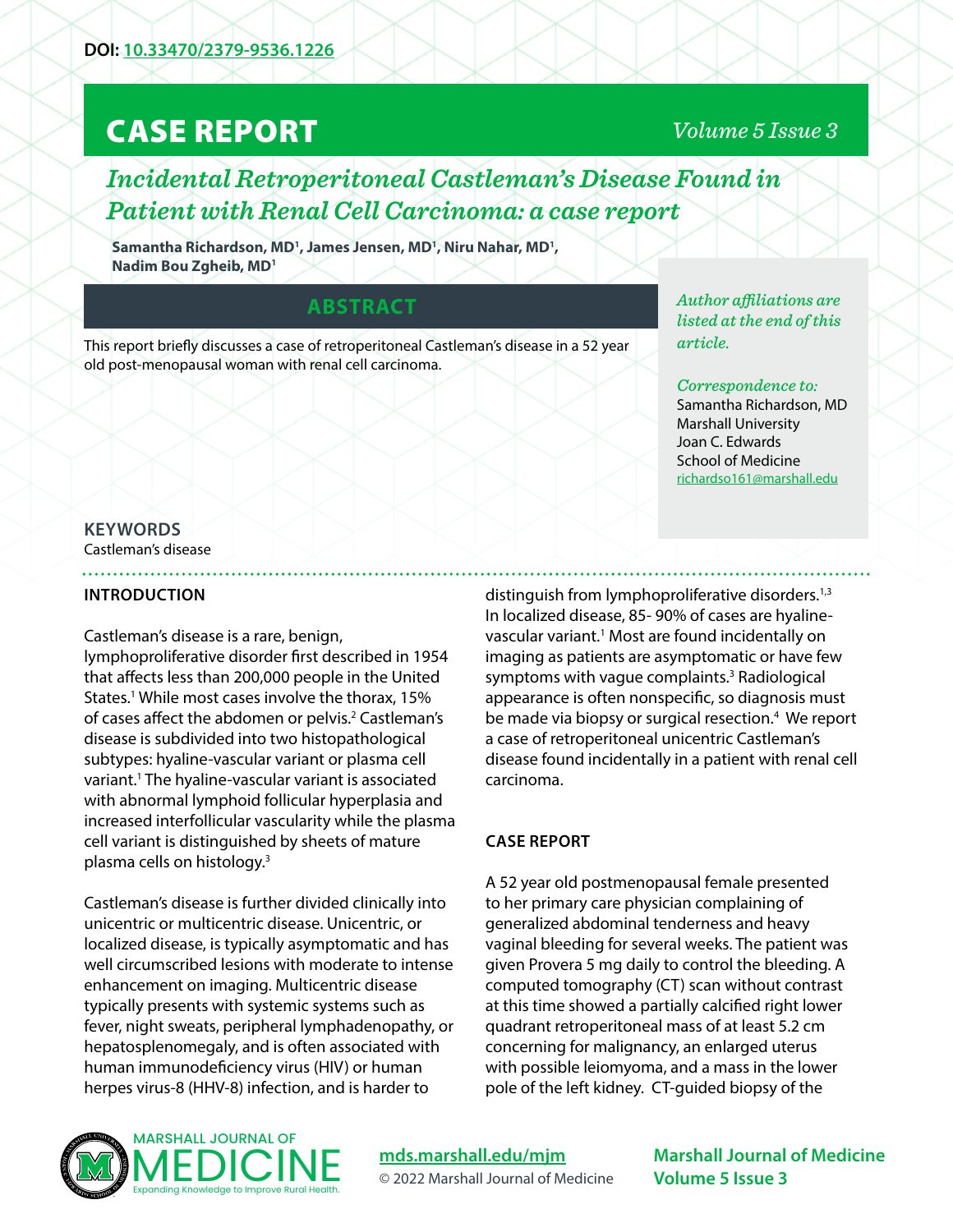retroperitoneal mass was non-diagnostic. Labs at this time showed normocytic anemia with a hemoglobin of 7.8 g/dL. A referral to urologic oncology and gynecologic oncology was made.

A retroperitoneal ultrasound showed a heterogeneous solid mass in the inferior left kidney. An endometrial biopsy showed complex endometrial hyperplasia with atypia. A repeat CT with and without contrast showed a solid enhancing mass of the inferior pole of the left kidney (5.1 x 4.4 x 4.3 cm) concerning for renal cell carcinoma and a lipomatous mass with irregular central calcification in the retroperitoneum of the right lower quadrant (soft tissue mass measuring 5.4 cm) unchanged from prior CT scan concerning for liposarcoma. Positron emission tomography (PET)/ CT imaging prior to surgery showed hypermetabolic activity in the retroperitoneal mass, mass of left kidney, thyroid, and the uterus. The centrally calcified soft



**IMAGE 1.** Gross picture of retroperitoneal mass with hyaline Castleman disease.

tissue component of the retroperitoneal mass was hypermetabolic with peak standardized uptake value (SUV) of 5.1 concerning for malignant sarcoma. Decision was made to undergo robotic-assisted total laparoscopic hysterectomy, bilateral salpingooophorectomy, excision of retroperitoneal mass, and partial nephrectomy of left kidney. During surgery, partial left nephrectomy was converted to left radical nephrectomy. The surgery was otherwise uncomplicated. Specimens obtained included left kidney and ureter, miscellaneous renal fragments, 10 cm retroperitoneal mass, uterus, bilateral fallopian tubes, bilateral ovaries, cervix, and pelvic washings. Pathology included: left kidney mass showing stage 1b clear cell renal cell carcinoma limited to the kidney, uterus showing endometrial hyperplasia with atypia with multiple leiomyomas, and the retroperitoneal mass was diagnosed as hyaline vascular variant Castleman disease. Patient's postoperative period was uncomplicated.

#### **DISCUSSION**

While the etiology of Castleman's disease is unknown, development of the disease is thought to be attributed to an autoimmune process, immunodeficiency, chronic low-grade inflammation, or lymphoid hamartomatous hyperplasia.<sup>2</sup>

Our patient diagnosed with stage 1b renal cell carcinoma is in a state of chronic inflammation, which we hypothesize may have contributed to her disease process. Our patient presented with vague symptoms which is consistent with localized, unicentric Castleman's disease with hyaline-vascular variant.<sup>3</sup> However, due to our patient's unique situation of presenting with both Castleman's disease and renal cell carcinoma, it is unclear which etiology was causing her presenting symptoms. Our patient's repeat CT scan initially was concerning for a liposarcoma and further imaging with PET/ CT scan was concerning for sarcoma. Common differential diagnoses for Castleman's disease should include retroperitoneal sarcoma, lymphoma, desmoid tumor, carcinoid, or adenopathy.<sup>1,2</sup> Therefore, sarcoma is a common misdiagnosis for Castleman's disease and should be part of a differential diagnosis with retroperitoneal



**[mds.marshall.edu/mjm](https://mds.marshall.edu/mjm/)** © 2022 Marshall Journal of Medicine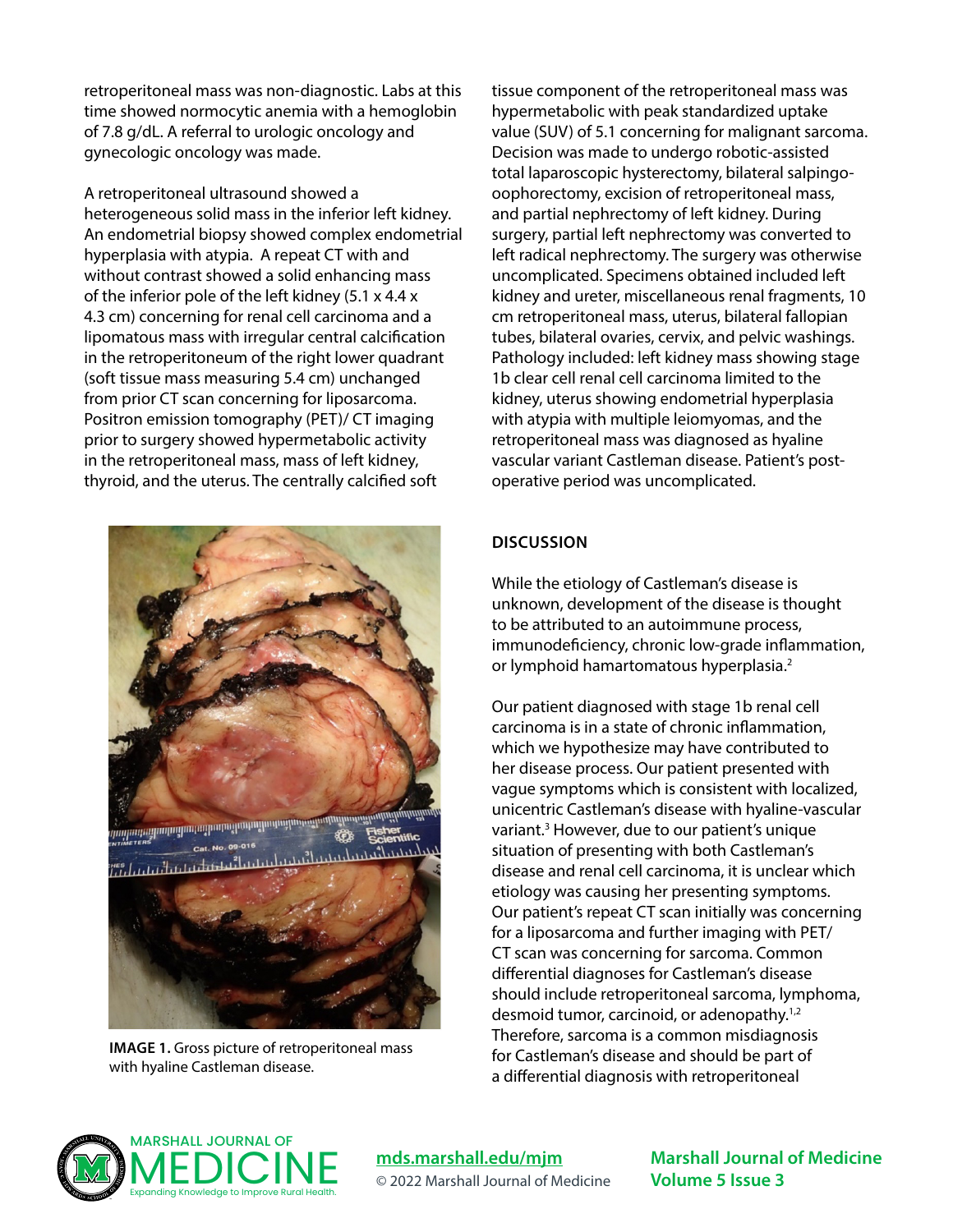

**IMAGE 2.** Microscopic picture of this case showing a) Depleted germinal center and expanded mantle zones, b) Expanded interfollicular area with hyalinized vessels, c) Regressed follicles with expanded interfollicular area, d) Depleted germinal center with penetrating vessels ("lollipop" appearance)

| Type of        | Median age   | 5-year   | % Plasma cell | % hyaline |
|----------------|--------------|----------|---------------|-----------|
| Castleman's    | at diagnosis | survival | variant       | vascular  |
| disease $% of$ | (years)      | rate     | subtype       | subtype   |
| all cases)     |              |          |               |           |
| Unicentric/    | 35           | 91%      | $9 - 24%$     | 76-91%    |
| Localized (47- |              |          |               |           |
| 81)            |              |          |               |           |
| Multicentric   | 55.5         | 27-90%   | 77%           | 19%       |
| $(19-53)$      |              |          |               |           |

TABLE 1. Comparison of Unicentric/ Localized and Multicentric Castleman's disease<sup>3</sup>.



**[mds.marshall.edu/mjm](https://mds.marshall.edu/mjm/)** © 2022 Marshall Journal of Medicine